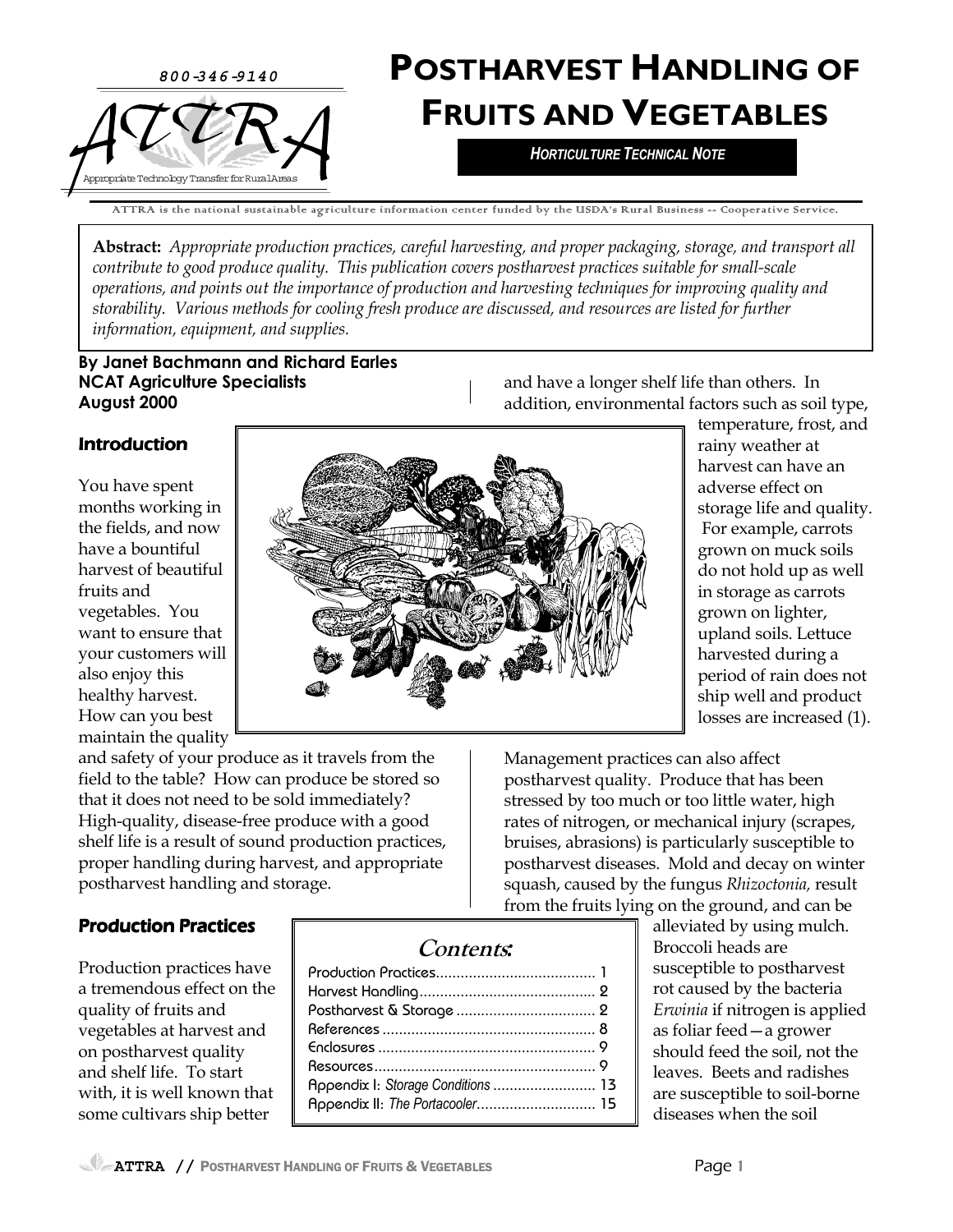temperature reaches 80º F; symptoms are black spots on these root crops (2).

Food safety also begins in the field, and should be of special concern, since a number of outbreaks of foodborne illnesses have been traced to contamination of produce in the field. Common-sense prevention measures include a number of *don'ts* (3):

- Don't apply raw dairy or chicken manure or slurries to a field where a vegetable crop such as leafy lettuce is growing.
- Don't apply manure to an area immediately adjacent to a field nearing harvest maturity.
- Don't forget to clean equipment that has been used to apply manure to one field before moving it to another field in production.
- Don't irrigate with water from a farm pond used by livestock.
- Don't harvest fruit from the orchard floor for human consumption as whole fruit or nonpasteurized juices, especially if manure has been spread or animals allowed to graze.
- Don't accumulate harvested product in areas where birds roost.

A grower *should* constantly evaluate water used for irrigation, and compost all animal manures before applying them to fields. There are many good sources of information on growing conditions and production practices that promote postharvest quality. Consult textbooks, Extension publications, and trade journals, and become involved with grower organizations to find out more.

# Harvest Handling

Quality cannot be improved after harvest, only maintained; therefore it is important to harvest fruits, vegetables, and flowers at the proper stage and size and at peak quality. Immature or overmature produce may not last as long in storage as that picked at proper maturity (4). Cooperative Extension Service publications are an excellent source of information on harvest maturity indicators for vegetables and fruits.

Harvest should be completed during the coolest time of the day, which is usually in the early morning, and produce should be kept shaded in the field. Handle produce gently. Crops destined for storage should be as free as possible from skin breaks, bruises, spots, rots, decay, and other deterioration. Bruises and other mechanical damage not only affect appearance, but provide entrance to decay organisms as well.

Postharvest rots are more prevalent in fruits and vegetables that are bruised or otherwise damaged. Mechanical damage also increases moisture loss. The rate of moisture loss may be increased by as much as 400% by a single bad bruise on an apple, and skinned potatoes may lose three to four times as much weight as non-skinned potatoes. Damage can be prevented by training harvest labor to handle the crop gently; harvesting at proper maturity; harvesting dry whenever possible; handling each fruit or vegetable no more than necessary (field pack if possible); installing padding inside bulk bins; and avoiding over or under-packing of containers (4).

# Postharvest and Storage Considerations

## *Packaging*

Packaging should be designed to prevent physical damage to produce, and be easy to handle. The *American Vegetable Grower* magazine's annual product guide is a good source of information about suppliers (see **Resources**).

## *Temperature*

Temperature is the single most important factor in maintaining quality after harvest. Refrigerated storage retards the following elements of deterioration in perishable crops:

- aging due to ripening, softening, and textural and color changes;
- undesirable metabolic changes and respiratory heat production;
- moisture loss and the wilting that results;
- spoilage due to invasion by bacteria, fungi, and yeasts;
- undesirable growth, such as sprouting of potatoes (5).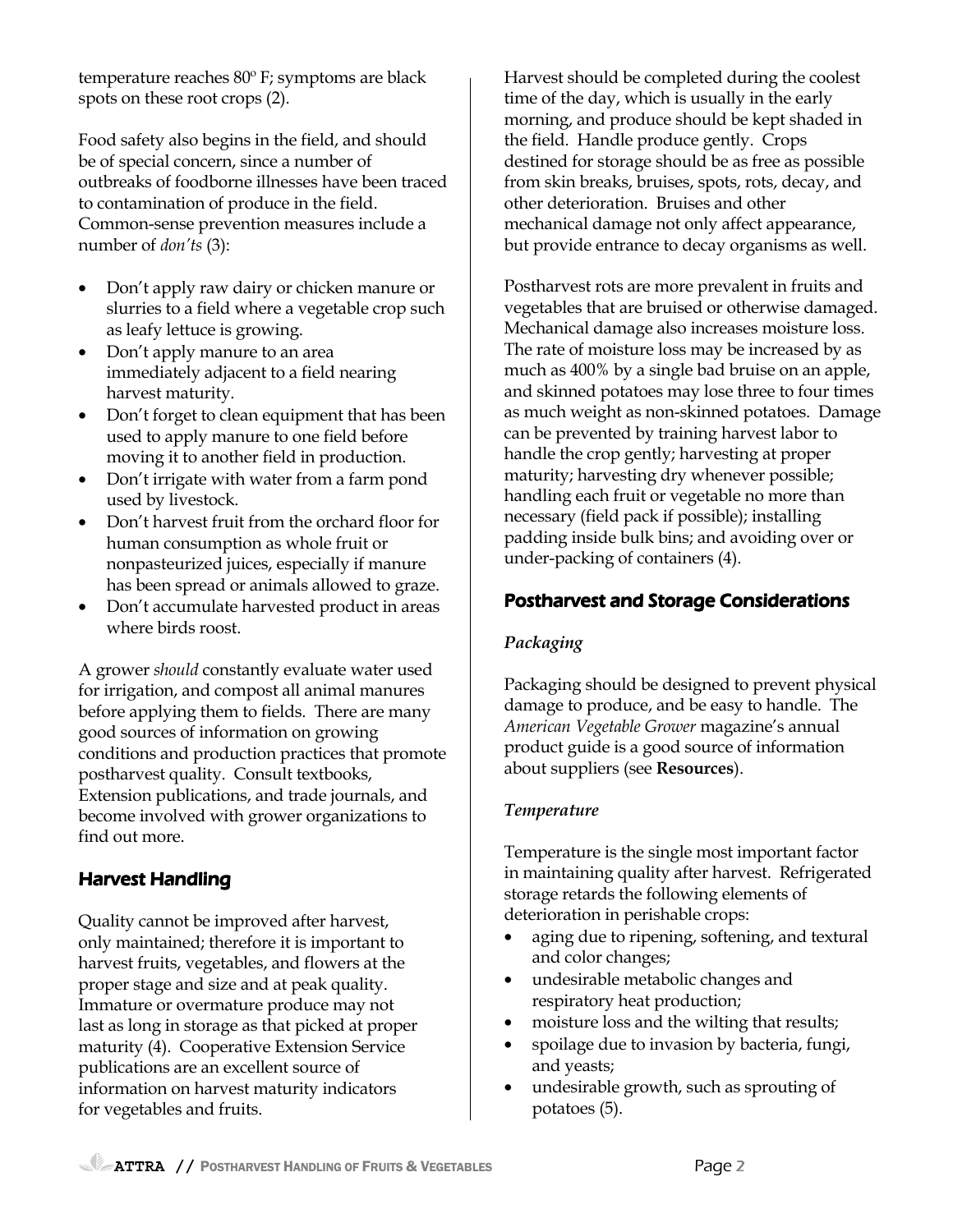One of the most important functions of refrigeration is to control the crop's respiration rate. Respiration generates heat as sugars, fats, and proteins in the cells of the crop are oxidized. The loss of these stored food reserves through respiration means decreased food value, loss of flavor, loss of salable weight, and more rapid deterioration. The respiration rate of a product strongly determines its transit and postharvest life. The higher the storage temperature, the higher the respiration rate will be (4).

For refrigeration to be effective in postponing deterioration, it is important that the temperature in cold storage rooms be kept as constant as possible. Appendix I charts the optimum temperature ranges for various crops. Exposure to alternating cold and warm temperatures may result in moisture accumulation on the surface of produce (sweating), which may hasten decay. Storage rooms should be well insulated and adequately refrigerated, and should allow for air circulation to prevent temperature variation. Be sure that thermometers, thermostats, and manual temperature controls are of high quality, and check them periodically for accuracy (5).

On-farm cooling facilities are a valuable asset for any produce operation. A grower who can cool and store produce has greater market flexibility because the need to market immediately after harvest is eliminated. The challenge, especially for small-scale producers, is the set-up cost. Innovative farmers and researchers have created a number of designs for low-cost structures. Some of these ideas are detailed in Appendix II and in the enclosures attached to this document. Additional designs are available in publications listed in the **Resources** section.

## *Pre-cooling*

Pre-cooling is the first step in good temperature management. The *field heat* of a freshly harvested crop—heat the product holds from the sun and ambient temperature—is usually high, and should be removed as quickly as possible before shipping, processing, or storage. Refrigerated trucks are not designed to cool fresh commodities but only maintain the temperature of pre-cooled

produce. Likewise, most refrigerated storage rooms have neither the refrigeration capacity nor the air movement needed for rapid cooling. Therefore, pre-cooling is generally a separate operation requiring special equipment and/or rooms (4, 5).

Rapid pre-cooling to the product's lowest safe temperature is most critical for crops with inherently high respiration rates. These include artichokes, brussels sprouts, cut flowers, green onions, snap beans, asparagus, broccoli, mushrooms, peas, and sweet corn. Crops with low respiration rates include nuts, apples, grapes, garlic, onions, potatoes (mature), and sweet potatoes (4).

Appropriate pre-cooling methods as well as appropriate storage temperature and humidity for a number of fruits and vegetables are shown in Appendix I. The following methods are the most commonly used:

- **Room cooling**: Produce is placed in an insulated room equipped with refrigeration units. This method can be used with most commodities, but is slow compared with other options. A room used only to *store* previously cooled produce requires a relatively small refrigeration unit. However, if it is used to *cool* produce, a larger unit is needed. Containers should be stacked so that cold air can move around them, and constructed so that it can move through them. Used refrigerated truck bodies make excellent small cooling rooms (4).
- **Forced-air cooling**: Fans are used in conjunction with a cooling room to pull cool air through packages of produce. Although the cooling rate depends on the air temperature and the rate of air flow, this method is usually 75–90% faster than room cooling. Fans should be equipped with a thermostat that automatically shuts them off as soon as the desired product temperature is reached.

**To avoid over-cooling and dehydration of produce, do not operate forced-air fans after the produce has been cooled to its optimum temperature (4).**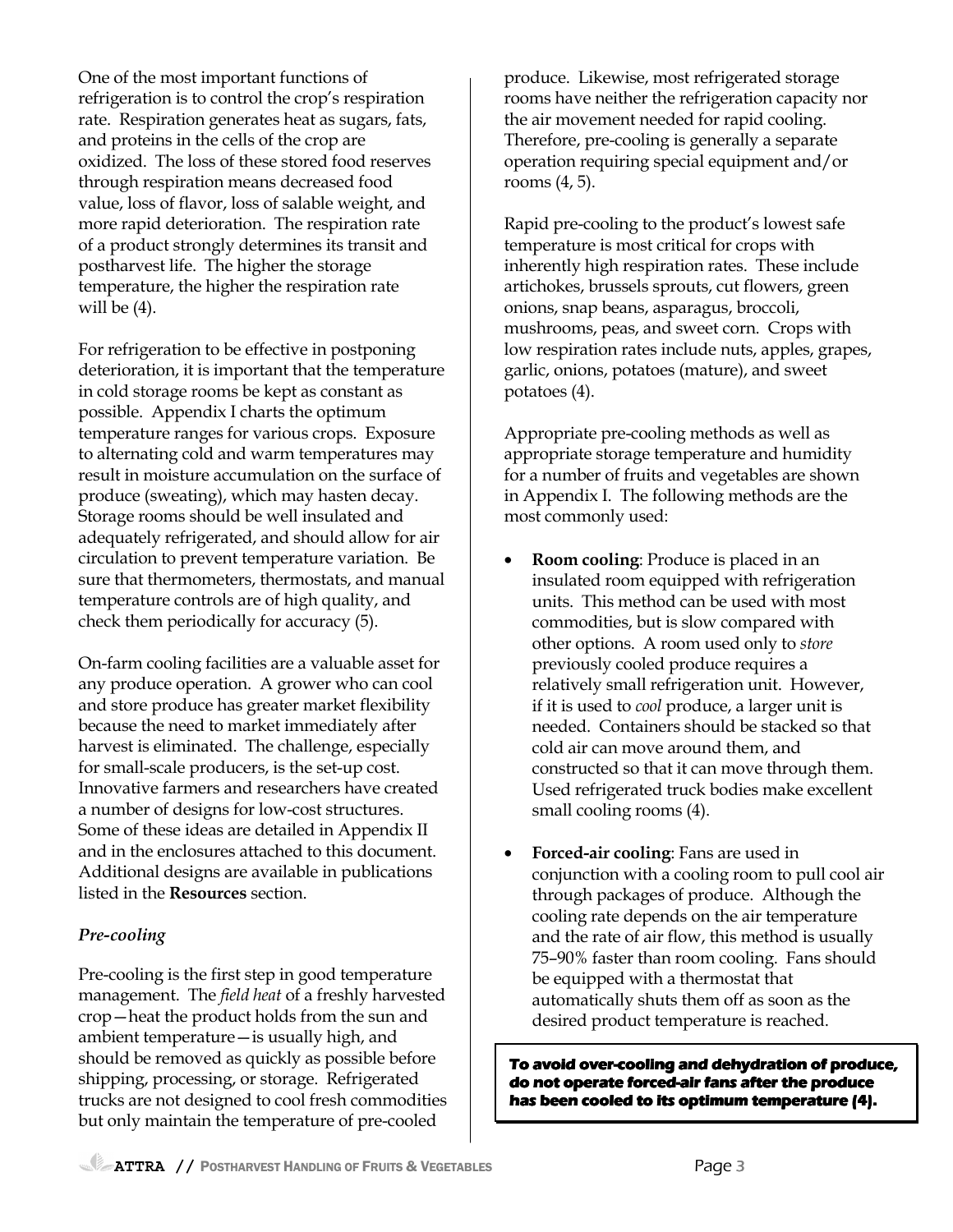• **Hydro-cooling**: Dumping produce into cold water, or running cold water over produce, is an efficient way to remove heat, and can serve as a means of cleaning at the same time. In addition, hydro-cooling reduces water loss and wilting. Use of a disinfectant in the water is recommended to reduce the spread of diseases. Hydro-cooling is not appropriate for berries, potatoes to be stored, sweet potatoes, bulb onions, garlic, or other commodities that cannot tolerate wetting.

Water removes heat about five times faster than air, but is less energy-efficient. Well water is a good option, as it usually comes out of the ground with temperatures in the 50–60º F range. Mechanical refrigeration is the most efficient method for cooling water. A thermal storage immersion hydro-cooler system can be fabricated economically to suit various volume requirements. Used stainless-steel bulk farm milk coolers may be an option. If hydro-cooling water is recirculated, it should be chlorinated to minimize disease problems (4).

A study compared sweet corn quality after hydro-cooling with ice water, well water cooling, and refrigerated air cooling, and subsequent refrigerated storage. Hydrocooling with ice water lowered the temperature of the ears most quickly. Well

> Artichokes Asparagus Beets Broccoli Cantaloupes **Carrots** Cauliflower Endive

Green onions Leafy greens Radishes Spinach Sweet corn Watermelon

water cooling followed by refrigerated storage appeared to offer no advantage over refrigerated storage immediately after harvest (6).

- **Top or liquid icing:** Icing is particularly effective on dense products and palletized packages that are difficult to cool with forced air. In top icing, crushed ice is added to the container over the top of the produce by hand or machine. For liquid icing, a slurry of water and ice is injected into produce packages through vents or handholds without removing the packages from pallets and opening their tops. Icing methods work well with high-respiration commodities such as sweet corn and broccoli. One pound of ice will cool about three pounds of produce from 85º F to 40º F (7, 8).
- **Vacuum cooling:** Produce is enclosed in a chamber in which a vacuum is created. As the vacuum pressure increases, water within the plant evaporates and removes heat from the tissues. This system works best for leafy crops, such as lettuce, which have a high surface-to-volume ratio. To reduce water loss, water is sometimes sprayed on the produce prior to placing it in the chamber. This process is called *hydrovac* cooling. The primary drawback to this method is the cost of the vacuum chamber system (9).



#### **These products can be iced:**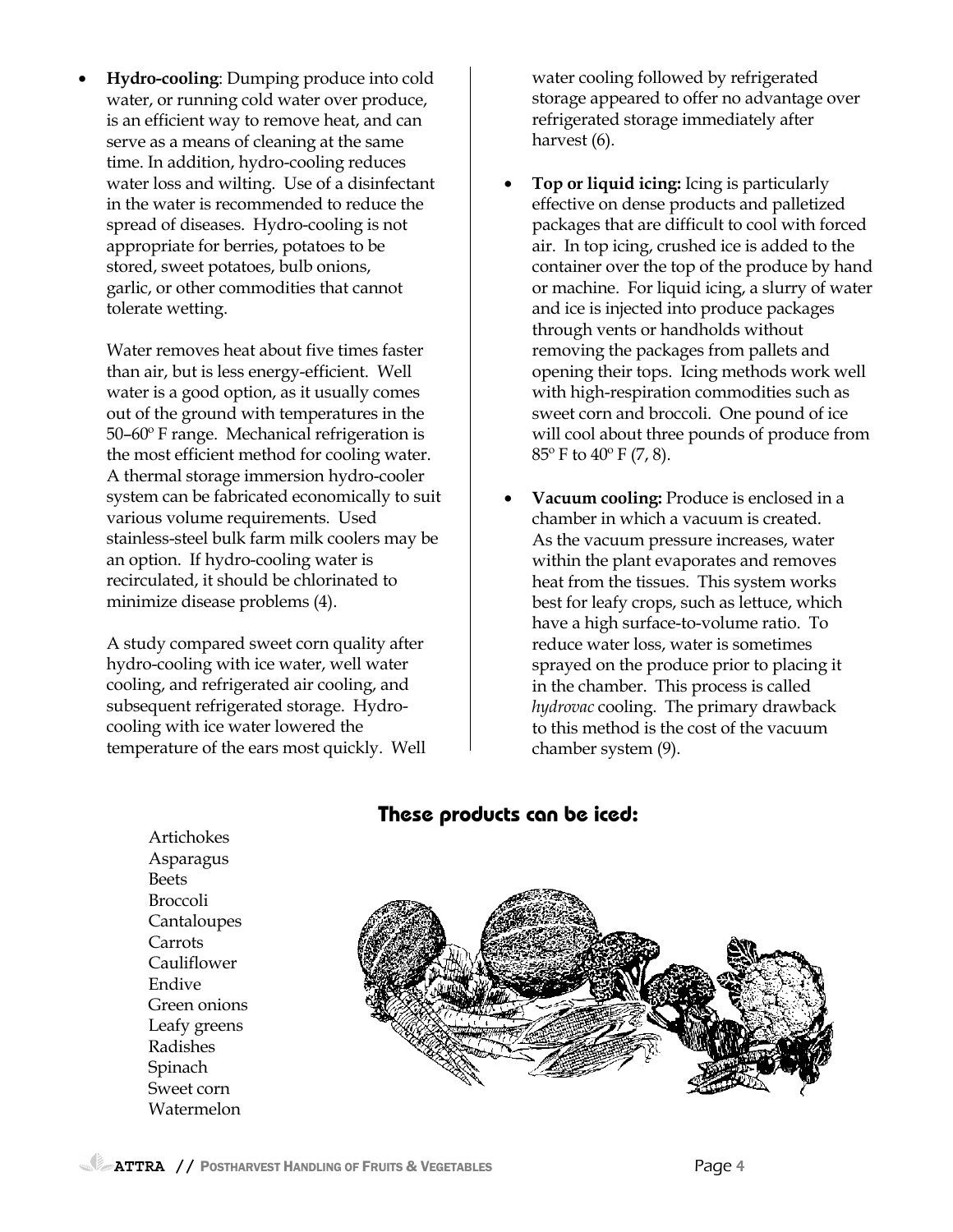# **These items are damaged by direct contact with ice:**

**Strawberries** Blueberries Raspberries Tomatoes Squash Green beans **Cucumbers** Garlic Okra Bulb onions Romaine lettuce **Herbs** 



## *Chilling injury*

Many vegetables and fruits store best at temperatures just above freezing, while others are injured by low temperatures and will store best at 45 to 55 degrees F. Both time and temperature are involved in chilling injury. Damage may occur in a short time if temperatures are considerably below the danger threshold, but some crops can withstand temperatures a few degrees into the danger zone for a longer time. The effects of chilling injury are cumulative in some crops. Low temperatures in transit, or even in the field shortly before harvest, add to the total effects of chilling that might occur in storage (7).

Crops such as basil, cucumbers, eggplants, pumpkins, summer squash, okra, and sweet potatoes are highly sensitive to chilling injury. Moderately sensitive crops are snap beans, muskmelons, peppers, winter squash, tomatoes,

and watermelons (8). These crops may look sound when removed from low temperature storage, but after a few days of warmer temperatures, chilling symptoms become evident: pitting or other skin blemishes, internal discoloration, or failure to ripen. Tomatoes, squash, and peppers that have been over-chilled may be particularly susceptible to decay such as *Alternaria* rot (7).

#### *Preventing moisture loss*

While temperature is the primary concern in the storage of fruits and vegetables, relative humidity

is also important. The relative humidity of the storage unit directly influences water loss in produce. Water loss can severely degrade quality—for instance, wilted greens may require excessive trimming, and grapes may shatter loose from clusters if their stems dry out. Water loss means salable weight loss and reduced profit (4).

Most fruit and vegetable crops retain better quality at high relative humidity (80 to 95%), but at this humidity, disease growth is encouraged. The cool temperatures in storage rooms help to reduce disease growth, but sanitation and other preventative methods are also required. Maintaining high relative humidity in storage is complicated by the fact that refrigeration removes moisture. Humidification devices such as spinning disc aspirators may be used. Even buckets of water will increase humidity as the fans blow air across the water's surface and increase evaporation (10). Keeping the floor wet is helpful, though messy and potentially hazardous to two-legged creatures; frequent cleansing with a weak chlorine solution will be needed to prevent harboring of disease organisms in water and produce scraps on the floor. Crops that can tolerate direct contact with water may be sprinkled to promote high relative humidity (4).

When it comes to maintaining appropriate humidity levels, "the biggest thing for small growers is going to be monitoring equipment," says Kansas State University Extension Specialist Karen Gast. Humidity is measured by an instrument called a hygrometer. Several companies offer small, low-priced hygrometers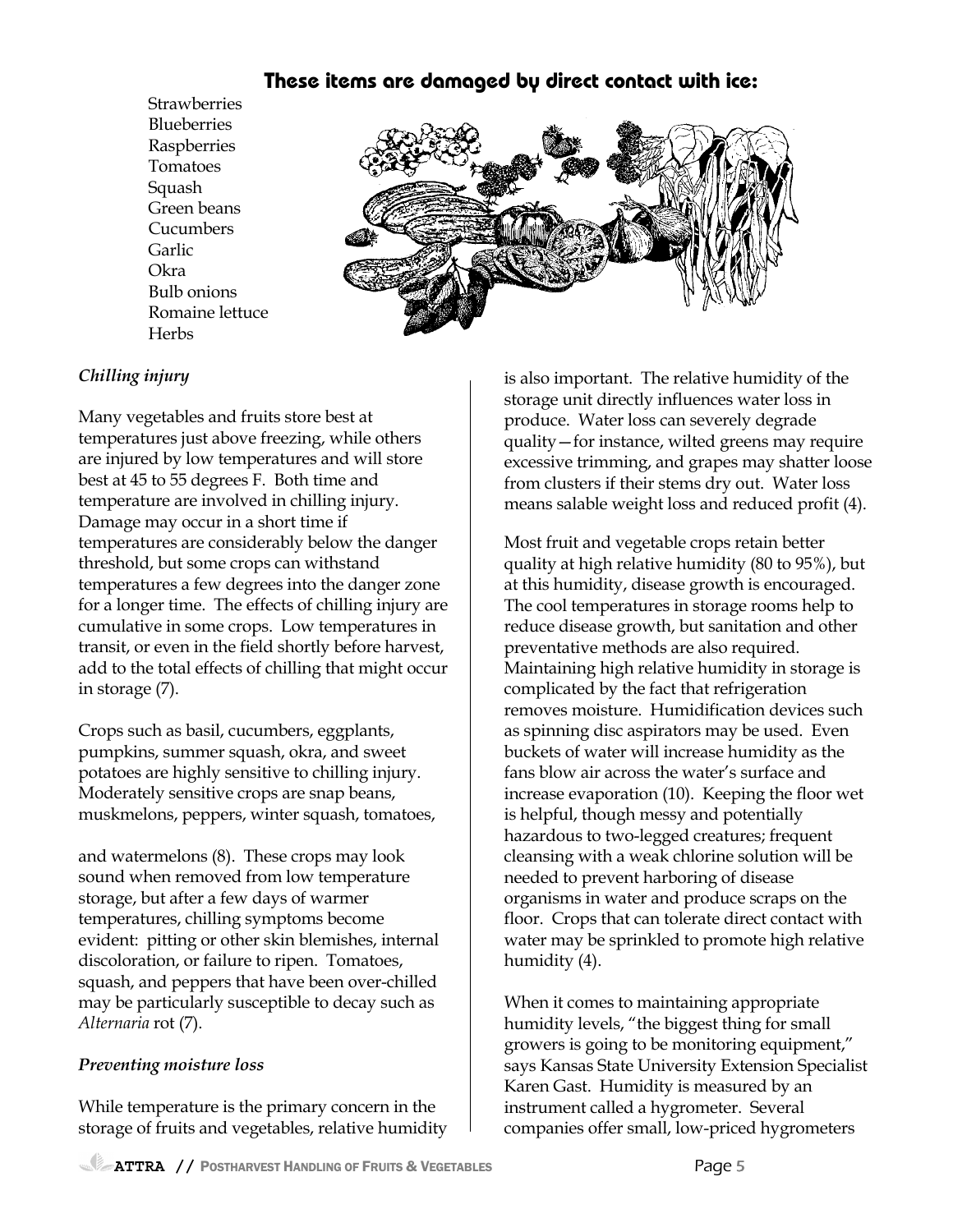suitable for small-scale producers (10). See **Resources** for more information.

### *Sanitation*

Sanitation is of great concern to produce handlers, not only to protect produce against postharvest diseases, but also to protect consumers from foodborne illnesses. *E. coli* 0157:H7, *Salmonella*, *Chryptosporidium, Hepatitis,* and *Cyclospera* are among the disease-causing organisms that have been transferred via fresh fruits and vegetables (3, 11). Use of a disinfectant in wash water can help to prevent both postharvest diseases and foodborne illnesses.

Chlorine in the form of a sodium hypochlorite solution (for example, Clorox<sup>™</sup>) or as a dry, powdered calcium hypochlorite can be used in hydro-cooling or wash water as a disinfectant. Some pathogens such as *Chryptosporidium*,

Organic growers must use chlorine with caution, as it is classified as a restricted material. The California Certified Organic Farmers regulations permit a maximum of 4 ppm residual chlorine, measured downstream of the product wash (3). Growers certified by other agencies should check with their certifying agent.

Ozonation is another technology that can be used to sanitize produce. A naturally occurring molecule, ozone is a powerful disinfectant. Ozone has long been used to sanitize drinking water, swimming pools, and industrial wastewater. Fruit and vegetable growers have begun using it in dump tanks as well, where it can be thousands of times more effective than chlorine. Ozone not only kills whatever foodborne pathogens might be present, it also destroys microbes responsible for spoilage. A basic system consists of an ozone generator, a monitor to gauge and adjust the levels of ozone

however, are very resistant to chlorine, and even sensitive ones such as *Salmonella* and *E. coli* may be located in inaccessible sites on the plant surface. For the majority of vegetables, chlorine in wash water should be

|                     | target ppm | ounces/5 gallons | cup/50 gallons |  |  |
|---------------------|------------|------------------|----------------|--|--|
| Sodium hypochlorite | 50         | .55              | .5             |  |  |
| (5.25%)             | 75         | .8               | .75            |  |  |
|                     | 100        | 1.1              | 1.0            |  |  |
|                     | 125        | 1.4              | 1.25           |  |  |
|                     | 150        | 1.7              | 1.5            |  |  |
|                     |            |                  |                |  |  |
| Sodium hypochlorite | 50         | .12              |                |  |  |
| (12.7%)             | 75         | .17              | .15            |  |  |
|                     | 100        | .23              | $\overline{2}$ |  |  |
|                     | 125        | .29              | .25            |  |  |
|                     | 150        | .35              | .3             |  |  |

**Amounts of hypochlorite to add to clear, clean water for disinfestation.**

maintained in the range of 75–150 ppm (parts per million.) The antimicrobial form, hypochlorous acid, is most available in water with a neutral pH (6.5 to 7.5).

The effectiveness of chlorine concentrations are reduced by temperature, light, and interaction with soil and organic debris. The wash water should be tested periodically with a monitoring kit, indicator strips, or a swimming pool-type indicator kit. Concentrations above 200 ppm can injure some vegetables (such as leafy greens and celery) or leave undesirable off-flavors.

being produced, and a device to dissolve the ozone gas into the water. Systems cost anywhere from \$10,000 to \$100,000, and should be installed by an ozone sanitation company experienced in produce industry applications (12).

Hydrogen peroxide can also be used as a disinfectant. Concentrations of 0.5% or less are effective for inhibiting development of postharvest decay caused by a number of fungi. Hydrogen peroxide has a low toxicity rating and is generally recognized as having little potential for environmental damage. The ATTRA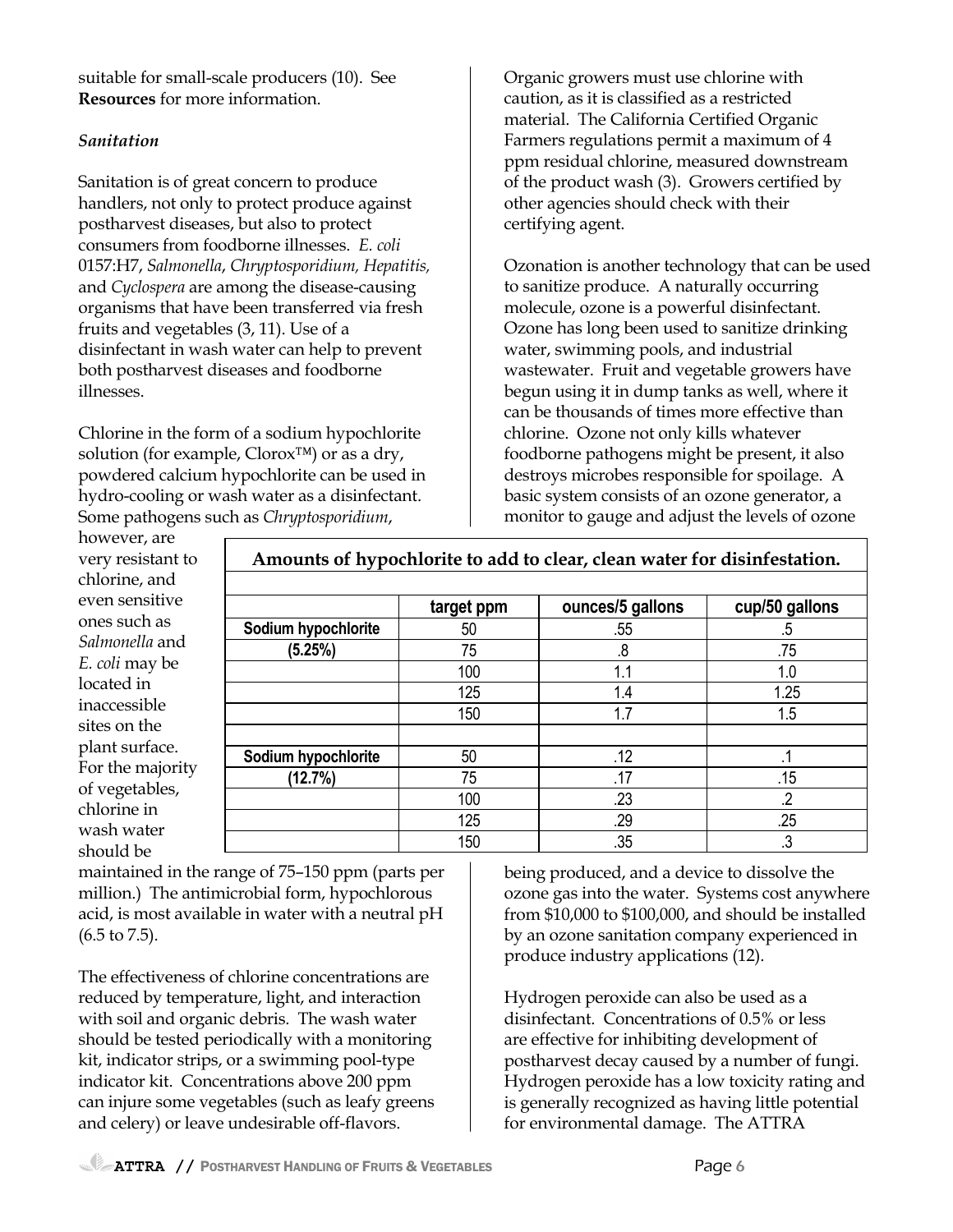publication *Sources for Organic Fertilizers and Amendments* lists several sources of food-grade hydrogen peroxide.

Creative growers can customize their producewashing system to promote sanitation and increase efficiency and ease of operation. At Drumlin Community Farm in Madison, Wisconsin, the crew "used to wash greens and small crops by the handfuls in wash tubs and air dry them on screen tables. Now they line harvest containers with a mesh produce bag, dunk the whole bagful at once, and dry two bagfuls at a time in an old washing machine set to spin cycle." At another farm, loose greens are dumped into a 500-gallon bulk milk tank. The water in the tank is agitated with bubbling air from a jacuzzi motor. The washed greens are scooped out of the tank with a mesh bag-lined laundry basket, and the bags of greens are then spun dry in a washing machine. The grower removed the washer's agitator to make more room for the produce (13).

This type of system has several advantages—it reduces handling (and potential damage) of the crop; it makes the washing process more time and labor efficient; and it enhances postharvest quality by getting the crop cooled down, washed, dried, and in cold storage much more quickly. Perhaps most importantly, washing greens in large batches rather than one-by-one reduces physical stress on the worker's back and arms.

At a cost of \$2–8 each, woven polyester or nylon bags are durable, lightweight, water-permeable, and fast-drying. Suitable mesh laundry bags may be found at hardware or discount stores (13). The **Resources** section lists two companies that sell mesh bags by mail order. Spin-drying can be done with a washing machine, honey extractor, or commercial salad spinner. A restaurant or industrial-scale salad spinner is an efficient machine for both washing and drying greens (available from restaurant supply stores; prices range from \$650 to \$1500).

Some further tips for postharvest handling of lettuce and other leafy greens: package in breathable or perforated plastic bags; refrigerate

at 33º F; carry to market in a portable cooler, either refrigerated or with ice, and keep in the cooler until ready to display. If displaying unwrapped heads at a farmers' market, mist occasionally with cold water.

## *Ethylene*

Ethylene, a natural hormone produced by some fruits as they ripen, promotes additional ripening of produce exposed to it. The old adage that one bad apple spoils the whole bushel is true. Damaged or diseased apples produce high levels of ethylene and stimulate the other apples to ripen too quickly. As the fruits ripen, they become more susceptible to diseases.

Ethylene "producers" should not be stored with fruits, vegetables, or flowers that are sensitive to it. The result could be loss of quality, reduced shelf life, and specific symptoms of injury. Some examples of ethylene effects include:

- russet spotting of lettuce along the midrib of the leaves;
- loss of green color in snap beans;
- increased toughness in turnips and asparagus spears;
- bitterness in carrots and parsnips;
- yellowing and abscission of leaves in broccoli, cabbage, Chinese cabbage, and cauliflower;
- accelerated softening of cucumbers, acorn and summer squash;
- softening and development of off-flavor in watermelons;
- browning and discoloration in eggplant pulp and seed;
- discoloration and off-flavor in sweet potatoes;
- sprouting of potatoes;
- increased ripening and softening of mature green tomatoes (8); and
- shattering of raspberries and blackberries (2).

Ethylene producers include apples, apricots, avocados, ripening bananas, cantaloupes, honeydew melons, ripe kiwifruit, nectarines, papayas, passionfruit, peaches, pears, persimmons, plantains, plums, prunes, quinces, and tomatoes (14). Produce that is sensitive to ethylene is indicated in Appendix I.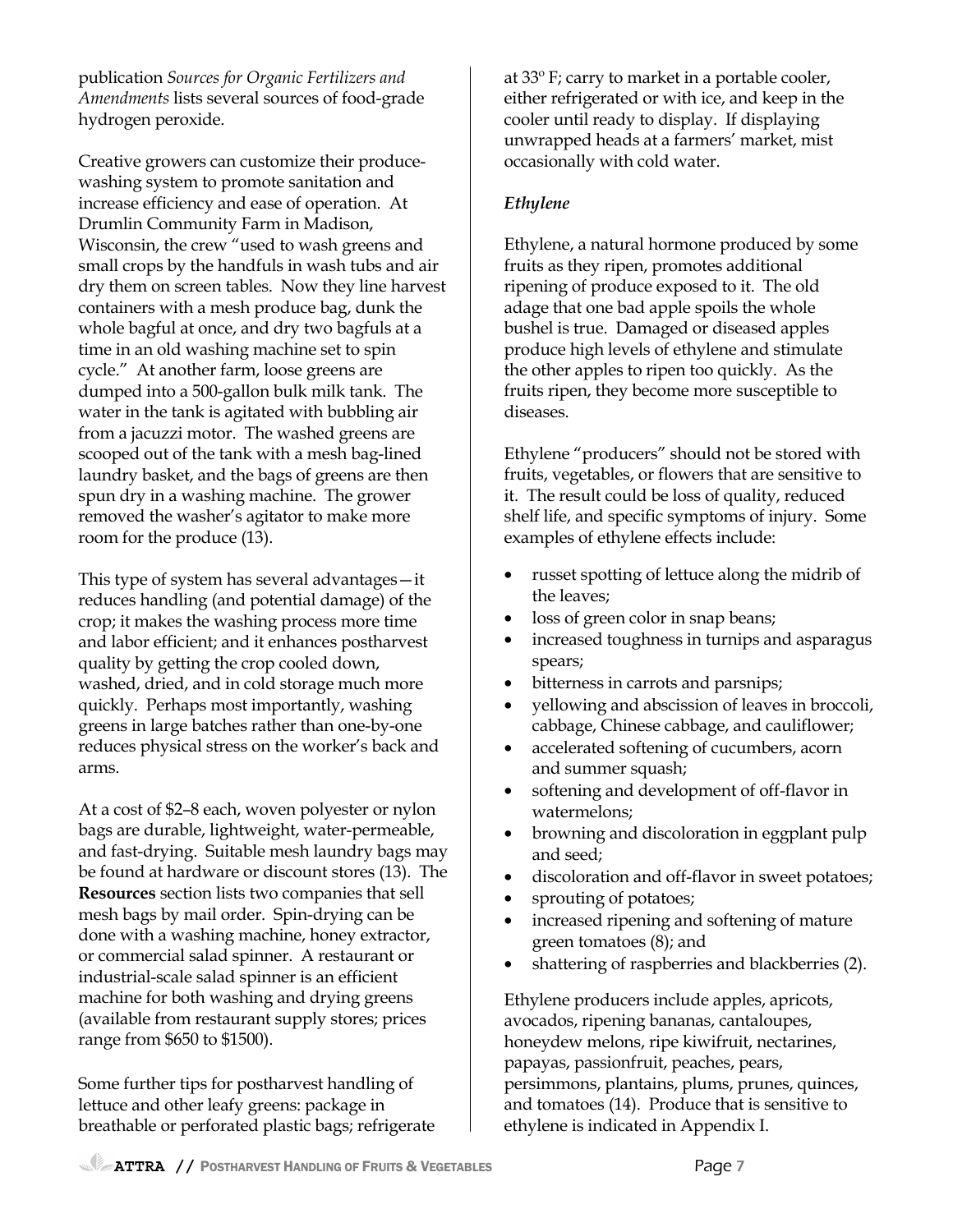## *Mixed loads*

When different commodities are stored or transported together, it is important to combine only those products that are compatible with respect to their requirements for temperature, relative humidity, atmosphere (oxygen and carbon dioxide), protection from odors, and protection from ethylene (4).

In regard to cross-transfer of odors, combinations that should be avoided in storage rooms include: apples or pears with celery, cabbage, carrots, potatoes, or onions; celery with onions or carrots; and citrus with any of the strongly scented vegetables. Odors from apples and citrus are readily absorbed by meat, eggs, and dairy products. Pears and apples acquire an unpleasant, earthy taste and odor when stored with potatoes. It is recommended that onions, nuts, citrus, and potatoes each be stored separately (4).

#### *Storage crops*

What about the crops that will not be transported and marketed fresh after harvest? Growers can extend their selling season into the winter months by growing root crops and other vegetables and fruits suited for long-term storage. The challenge is in keeping quality high by creating and maintaining the correct storage environment. As *Growing for Market* editor Lynn Byczynski notes,

> Most storage crops require low temperatures and high humidity, two factors that don't come together easily. Several others require low humidity and low temperatures. And then there are a few that fall in between…Root crops such as beets, carrots, turnips, rutabagas, and leeks store best at 32º F and 90% humidity. Potatoes prefer temperatures of 40– 60º F and 90% humidity. Onions and garlic like it cool—32º—but require less humidity about 65–75%. Winter squash prefer temperatures of 50–60º F, but dry. That's four different types of storage for vegetables that will hold a month or more: cold and humid; cold and dry; cool and humid; cool and dry (10).

The two structural options for storage of these crops are coolers and root cellars. Byczynski provides an example of a farm using both: "The Seelys have a bank barn, which has the bottom floor built into a hillside…They have built both coolers and a dry storage room into the lower floor to provide different combinations of temperature and humidity for the vegetables they store." Coolers used for root crop storage will require water added to the air and regular monitoring of the humidity level (see discussion under *Preventing moisture loss* above.) Some growers have used concrete basements of houses, closed off from heat and with ventilation to let in cold winter air, as root cellars. Another idea is to bury a big piece of culvert under a hillside (10).

Whatever the method, only "perfect" produce is suitable for long-term storage, so careful inspection is critical. Any damaged produce is going to spoil and induce spoilage in the rest of the crop. Byczynski advises growers to "either rub off soil and leave the crops somewhat dirty, or wash them and let them dry thoroughly before putting them in storage. With onions, garlic, winter squash, pumpkins and sweet potatoes, it's important that they be cured thoroughly before storage" (10).

## Conclusion

Postharvest handling is the final stage in the process of producing high quality fresh produce. Being able to maintain a level of freshness from the field to the dinner table presents many challenges. A grower who can meet these challenges, will be able to expand his or her marketing opportunities and be better able to compete in the marketplace. This document is intended to serve as an introduction to the topic and a resource pointer; the grower is advised to seek out more complete information from Extension and other sources.

#### **References:**

1) Herner, Robert C. 1989. Sources of loss cited during post harvest handling. Great Lakes Vegetable Growers News. May. p. 16.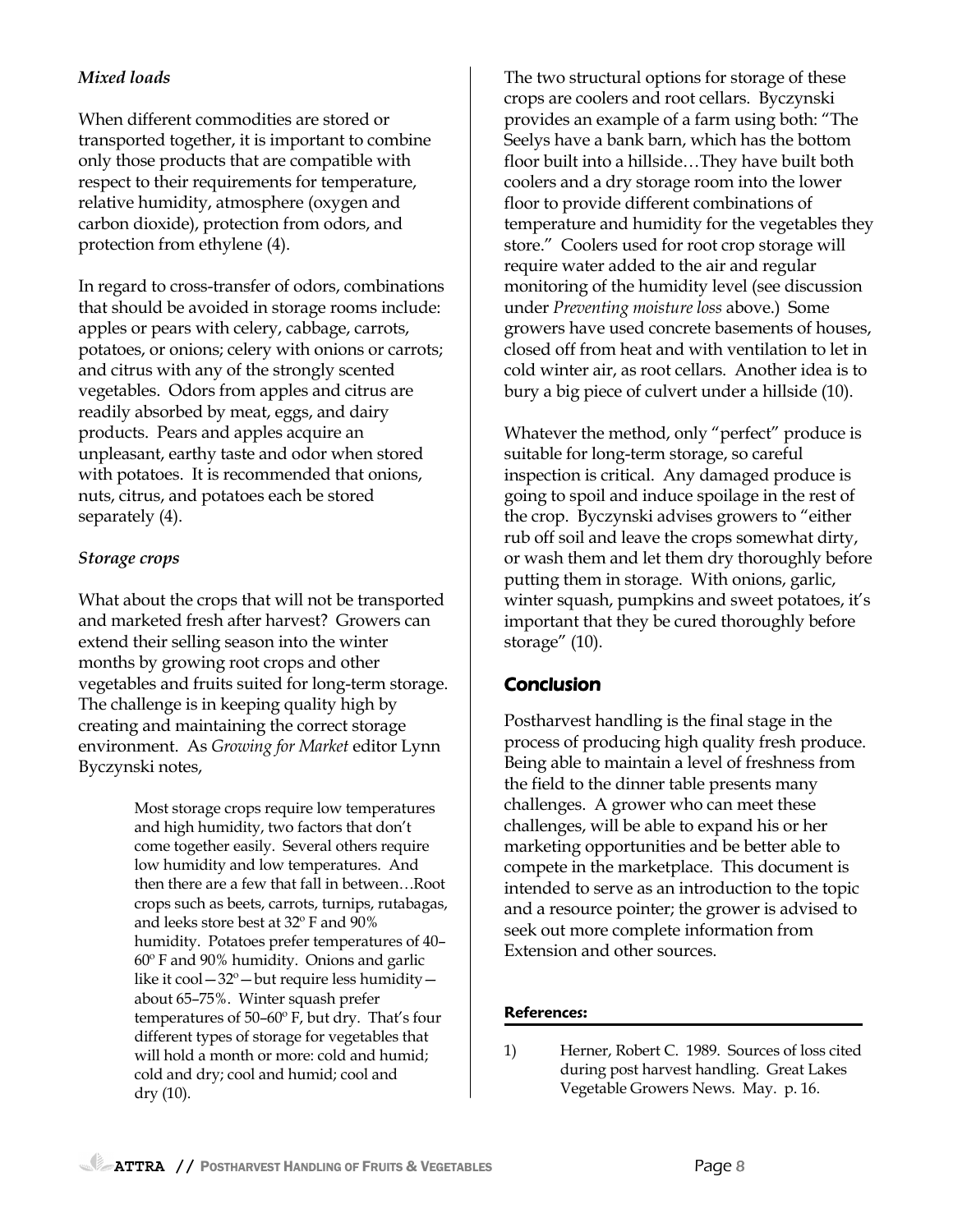- 2) Andersen, Craig. 1998. Postharvest handling workshop. Huntsville, AR. February 22.
- 3) Suslow, Trevor. 1997. Microbial food safety: an emerging challenge for small-scale growers. Small Farm News. June–July. p. 7–10.
- 4) Wilson, L.G., M.D. Boyette, and E.A. Estes. 1995. Postharvest Handling and Cooling of Fresh Fruits, Vegetables and Flowers for Small Farms. Leaflets 800–804. North Carolina Cooperative Extension Service. 17 p. Accessed on-line at: http://www.foodsafety.org/nc/nc1055.htm
- 5) Hardenburg, Robert, et al. 1986. The Commercial Storage of Fruits, Vegetables, and Florist and Nursery Stocks. USDA Handbook No. 66. United States Department of Agriculture, Agricultural Research Service. 136 p.
- 6) Wilhelm, Luther R. et al. 1992. Effect of cooling treatment on the quality of sweet corn. Tennessee Farm and Home Science. Winter. p. 30–35.
- 7) Anon. 1992. Put it on ice. American Vegetable Grower. June. p. 17–18.
- 8) Howell, John C., editor. 1993. Postharvest handling. Vegetable Notes: Growing and Marketing Information for Massachusetts Commercial Growers. p. 1–5
- 9) Sasseville, David N. 1988. Harvesting and handling produce: Plan now for high quality. Missouri Farm. May–June. p. 19–21.
- 10) Byczynski, Lynn. 1997. Storage crops extend the season. Growing for Market. September. p. 1, 4–5.
- 11) Melnick, Rick. 1998. Safety sets the table. American Vegetable Grower. February. p. 9– 11, 13, 15.
- 12) Gooch, Jamie. 1998. Getting into the 'o'zone. Fruit Grower. January. p. 10–11.
- 13) Newenhouse, Astrid. 1998. Line harvest containers with mesh bags for washing. Growing for Market. December. p. 8.
- 14) Aylesworth, Jean. 1992. Deliver quality. American Vegetable Grower. June. p. 19–20.

#### **Enclosures:**

Joyce, Daryl and Michael Reid. 1992. Postharvest handling of fresh culinary herbs. Herbal Connection. Vol. 2, No. 5. p. 7–9.

Brun, Charles A. 1994. On-farm refrigeration. Pacific Northwest Sustainable Agriculture. June. p. 4–5.

Nagangast, Dan. 1995. Low-cost cooler uses old air conditioner. Growing for Market. November. p. 14.

#### **Resources:**

#### Further Information

*Commercial Cooling of Fruits, Vegetables, and Flowers.* By James Thompson, et al. 1998. 65 p. University of California, ANR Publications # 21567 *Detailed descriptions of proper temperature*

*management for perishables and commercial cooling methods. Complete discussion of design for hydro-cooler and forced-air cooler systems, the two most commonly used cooling methods. 25 graphs and illustrations, 11 color plates, and 15 tables. Available for \$10 plus \$3.50 s/h. Make check payable to UC Regents and specify pub. #21567.*

University of California ANR Communication Services 6701 San Pablo Avenue Oakland, CA 94608-1239 (800) 994-8849 http://anrcatalog.ucdavis.edu

#### UC-Davis Produce Facts website

http://postharvest.ucdavis.edu/Produce/ProduceFac ts/index.html

*Separate postharvest fact sheets for a great variety of fruit, vegetable, and ornamental crops. Each fact sheet includes information about maturity and quality indices, optimum temperature and relative humidity, rates of respiration and ethylene production rates, responses to ethylene and controlled atmospheres, physiological and pathological disorders: causes and control, and other relevant information. Periodic updates of these fact sheets will be published as new information becomes available. The goal is to eventually post fact sheets for all major perishable crops.*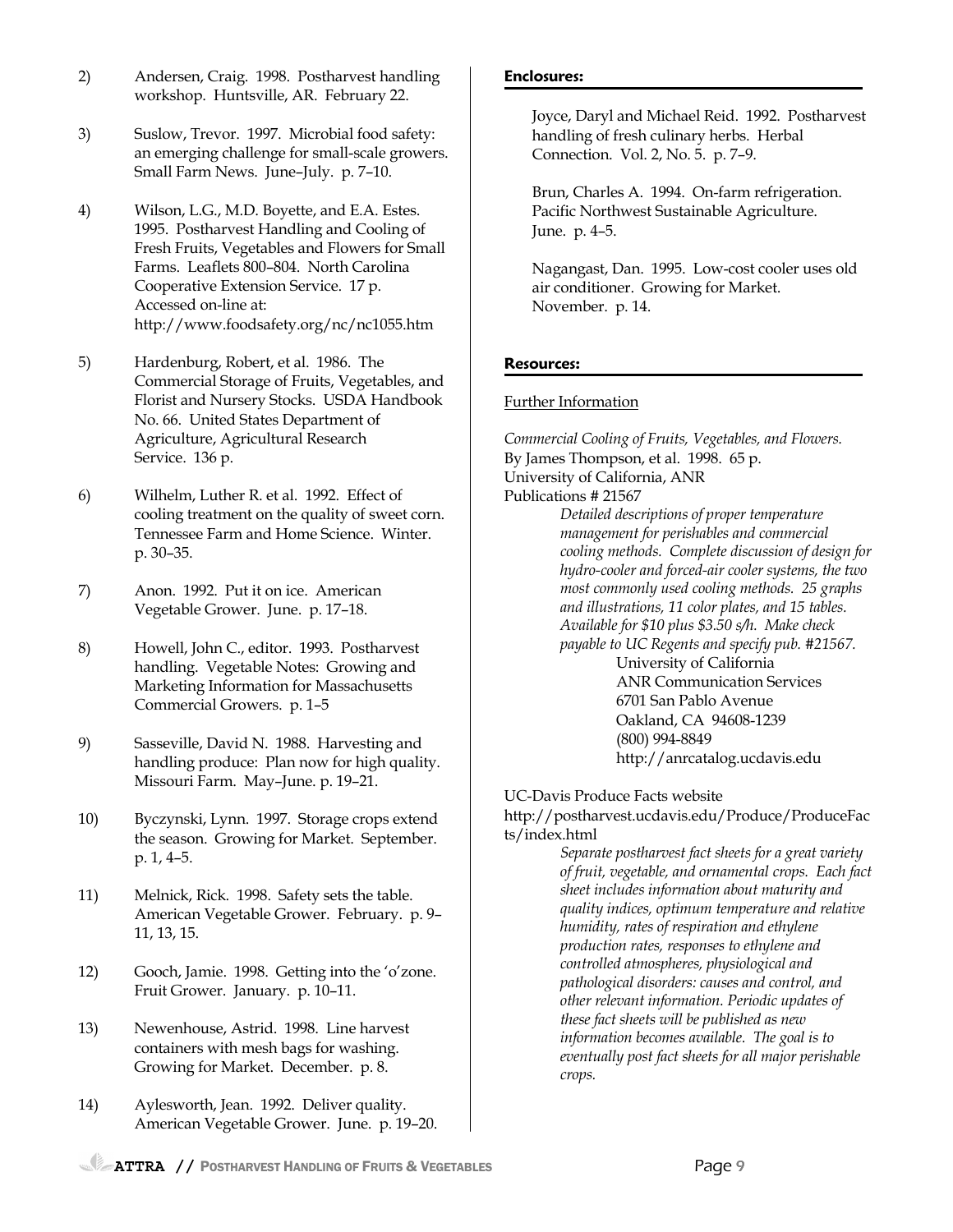*Perishables Handling* Editor: Pam Moyer Postharvest Technology Dept. of Pomology One Shields Ave. Univ. of California Davis, CA 95616-8683 (530) 752-6941

> Perishables Handling, *a quarterly publication from the UC-Davis Postharvest Outreach Program, reports research in progress, recent publications, and brief reviews of various aspects of postharvest technology of horticultural crops. A one-year subscription costs \$25. Back issues are available for \$8 each. Tables of contents of back issues may be reviewed on-line at:*  http://postharvest.ucdavis.edu/Pubs/ POSTPhn.html

*Produce Handling for Direct Marketing* Natural Resource, Agriculture, and Engineering Service (NRAES)

1992. 26 p. NRAES-51.

*For growers selling seasonal produce at farmers' markets and roadside stands. Describes postharvest physiology, food safety, produce handling from harvest to storage, refrigeration, produce displays, and specific handling recommendations for over 40 fruits and vegetables. Includes eleven tables and eight figures.*

*Refrigeration and Controlled Atmosphere Storage for Horticultural Crops*

1990. 44 p. NRAES-22

*General construction procedures for storage facilities: structural considerations, site selection, thermal insulation, vapor barriers, and attic ventilation. Explanations of various refrigeration systems, with descriptions of equipment and operating procedures. Controlled atmosphere storage construction, testing, and operation, especially in relation to apple storage.*

*Both of these NRAES publications are available, for \$8 each plus a total of \$3.75 s/h, from:* **NRAES** 

Cooperative Extension 152 Riley-Robb Hall Ithaca, NY 14853-5701 (607) 255-7654 http://www.nraes.org

*Postharvest Handling & Cooling of Fresh Fruits, Vegetables, and Flowers for Small Farms* By L.G. Wilson, M.D. Boyette, and E.A. Estes. 1995. 17 p.

North Carolina Cooperative Extension Service. Leaflets 800–804. *Five-part series: Quality Maintenance; Cooling; Handling; Mixed Loads; References. Available online at:* http://www.ces.ncsu.edu/depts/hort/hil/ post-index.html

> *North Carolina State University also offers the following fact sheets on postharvest cooling and handling, at:* www5.bae.ncsu.edu/programs/extension/ publicat/postharv/index.html

Apples AG-413-1 Strawberries AG-413-2 Peppers AG-413-3 Sweet Corn AG-413-4 Cabbage and Leafy Greens AG-413-5 Onions AG-413-6 Blueberries AG-413-7 Greenbeans and Field Peas AG-413-8 Tomatoes AG-413-9 Proper Postharvest Cooling and Handling Methods AG-414-1 Design of Room Cooling Facilities AG-414-2 Forced-Air Cooling AG-414-3 Hydrocooling AG-414-4 Crushed and Liquid Ice Cooling AG-414-5 Chlorination and Postharvest Disease Control AG-414-6 Cool and Ship: Low Cost Portable Forced Air Cool Unit AG-414-7 Packaging Requirements for Fresh Fruits and Vegetables AG-414-8

*For information on ordering print copies of these publications, contact:*

> North Carolina State University Dept. of Communication Services Box 7603 Raleigh, NC 27695-7603 (919) 515-2861

Kansas State University *offers the following publications on postharvest management of commercial horticultural crops. All are available on-line at:* http://www.oznet.ksu.edu/library

> Containers and Packaging—Fruits and Vegetables MF979 Fruits and Vegetables—Precooling Produce MF1002 Harvest Maturity Indicators for Fruits and Vegetables MF1175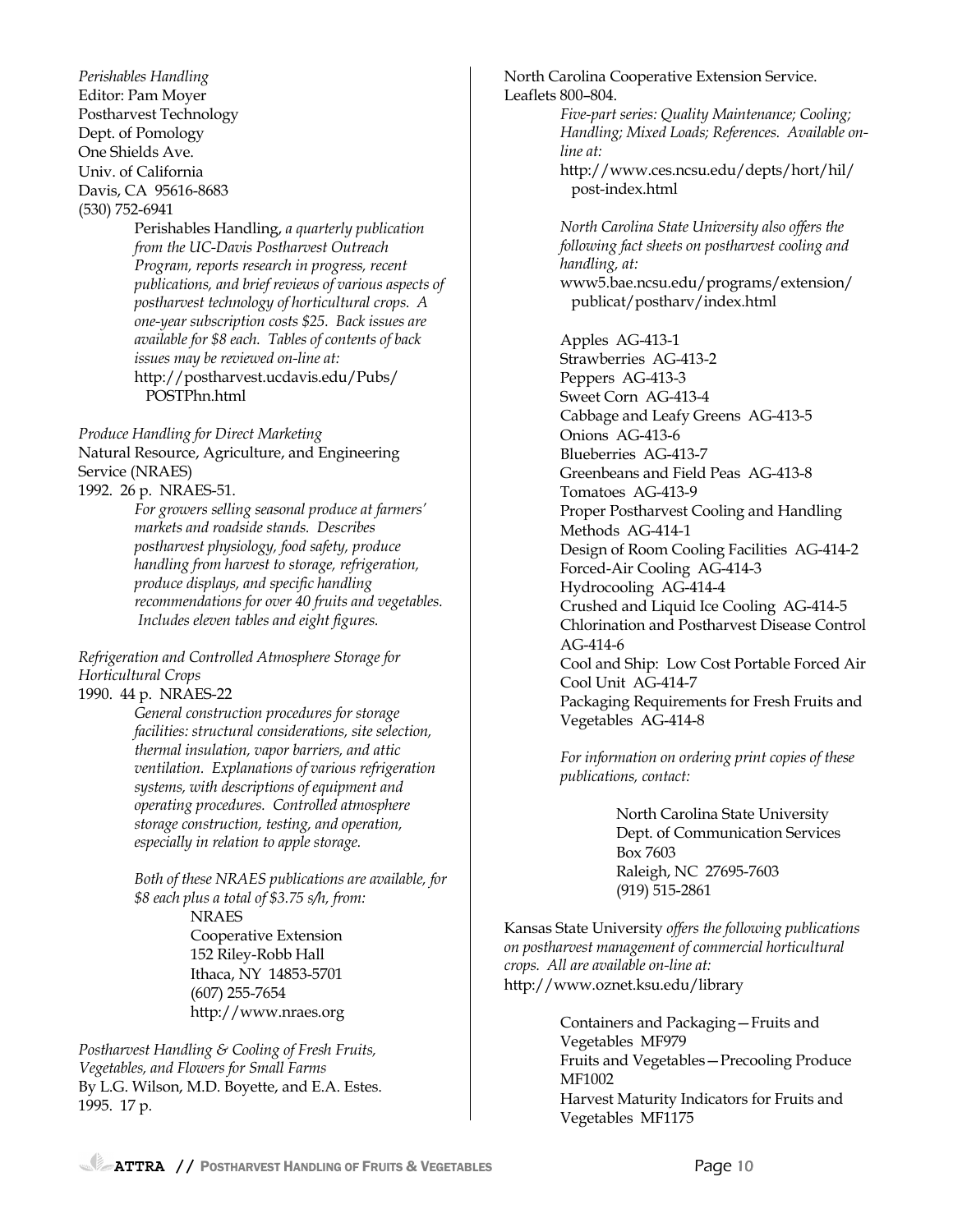Storage Conditions—Fruits and Vegetables MF978 Storage Construction MF1039 Storage Operations MF1033 Storage Options MF1030

*For information on ordering print copies, contact:* Production Services Kansas State University 24 Umberger Hall Manhattan, KS 66506-3402 (785) 532-5830 e-mail: orderpub@oz.oznet.ksu.edu

The University of Wisconsin *has produced a very helpful set of "Work Efficiency Tip Sheets" for fresh-market vegetable growers. These materials were developed by the* Healthy Farmers, Healthy Profits Project*, with the goal of sharing labor-efficiency practices that maintain farmers' health and safety while increasing profits. Topics in the series include:*

A Specialized Harvest Cart for Greens A3704-1

*Stooping or kneeling and crawling to harvest salad greens requires a lot of time and energy. An alternative is to build a simple cart that allows you to sit and roll while you harvest. The cart also holds your harvest container, so it rolls along with you. Parts for the cart will cost about \$150.*

Mesh Produce Bags: Easy Batch Processing A3704-2

> *Elements and benefits of the batch method for washing greens, as discussed above under the heading "Sanitation."*

Standard Containers A3704-3

*Standard containers for carrying and moving produce are made of molded plastic, have sturdy handles, and are stackable. They're easier to use and more efficient than bushel baskets, buckets or wooden crates.*

Narrow Pallet System A3704-4

*If you currently carry boxes of produce by hand, switching to a narrow pallet system may save you time and money. With a hand pallet truck you can move up to 16 half-bushel boxes at a time. This system can cut your time spent moving boxes by more than 60% and will dramatically reduce the stress put on your body.*

*These tipsheets may be ordered from the following address, or accessed on-line at:* http://www.bse.wisc.edu/hfhp/

Cooperative Extension Publishing Rm. 170, 630 W. Mifflin St. Madison, WI 53703 (608) 262-3346 http://www.uwex.edu/ces/pubs/

Sydney Postharvest Lab http://www.postharvest.com.au *This Australian website offers postharvest handling and storage information, with extensive links to other postharvest sites.*

*Growing for Market* Editor: Lynn Byczynski P.O. Box 3747 Lawrence, KS 66046 (800) 307-8949

*This monthly newsletter is a great resource for small-scale growers. Lots of good, practical information from other producers, with frequent coverage of postharvest topics. Subscriptions cost \$30. for one year, or \$55. for two years.*

#### Manufacturers & Suppliers

**NOTE**: This list is intended to be neither comprehensive nor exclusive. Endorsement of any particular product or company is not implied.

*American Vegetable Grower* Meister Publishing Company 37733 Euclid Ave. Willougby, OH 44094 (440) 942-2000

*The annual "Source Book" issue (July) is a comprehensive listing of manufacturers and suppliers of every type of product for farmers, including postharvest equipment and supplies. 12 issues/\$15.95. Single issue/\$2.75.*

Cady Industries P.O. Box 2087 Memphis, TN 38101 (800) 622-3695 *Sells a 32" x 27" McKnit nylon bag with 1/8" mesh for \$6 each, with a minimum order of 10.*

The Nylon Net Co. 845 North Main St. Memphis, TN 38107 (800) 238-7529 *Sells a ¼"nylon mesh "diver's bag" with drawstring, 24" x 34", for \$8.28 each.*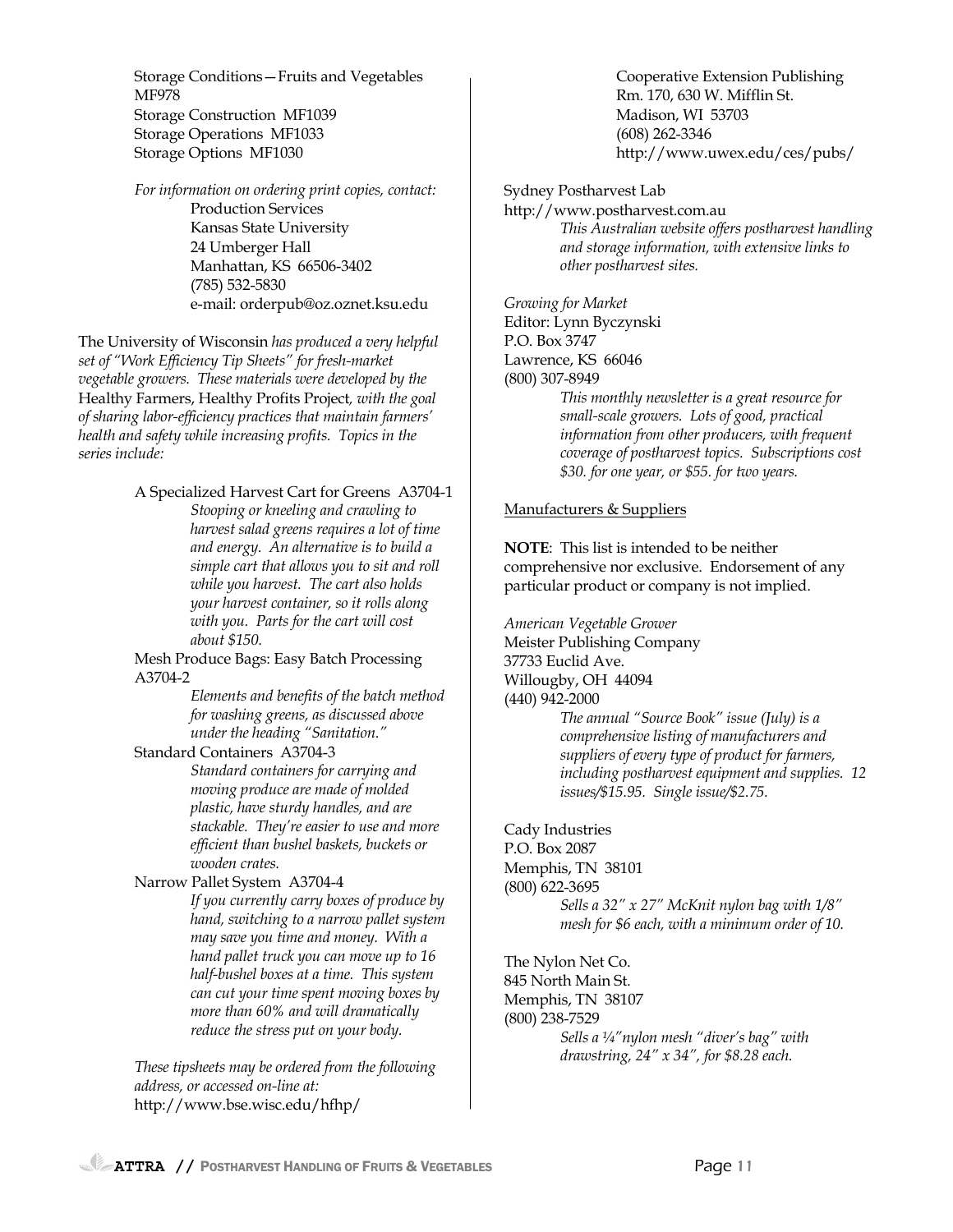Delta Track P.O. Box 398 Pleasanton, CA 94566 (800) 962-6776 *Sells "Hygro Thermometers": about the size of a deck of cards, battery operated, digital display of temperature and humidity, records daily min./max. of each.*

Spectrum Technologies 23839 W. Andrews Rd. Plainfield, IL 60544 (800) 248-8873 *Sells humidity monitors.*

Barr, Inc. 1423 Planeview Dr. Oshkosh, WI 54904 (920) 231-1711 e-mail: info@barrinc.com http://www.barrinc.com *Distributor of used coolers, freezers, and refrigeration systems.*

Cool Care Consulting, Inc. 4020 Thor Dr. Boynton Beach, FL 33426 (561) 364-5711 e-mail: ron.roberts@coolcareinc.com http://www.coolcareinc.com *Sells postharvest pre-cooling and refrigeration equipment, including forced air, ice, hydro, vacuum, modular, and mobile cooling units.*

Bio Safe Systems 80 Commerce St. Glastonbury, CT 06033 (888) 273-3088 e-mail: Rob@biosafesystems.com http://www.biosafesystems.com *Sells organic-approved, eco-friendly washwater treatments/disinfectants.*

The electronic version of **Postharvest Handling of Fruit & Vegetables** is located at: http://www.attra.org/attra-

#### **By Janet Bachmann and Richard Earles NCAT Agriculture Specialists**

**August 2000**

pub/postharvest.html

The ATTRA Project is operated by the National Center for Appropriate Technology under a grant from the Rural Business-Cooperative Service, U.S. Department of Agriculture. These organizations do not recommend or endorse products, companies, or individuals. ATTRA is located in the Ozark Mountains at the University of Arkansas in Fayetteville at P.O. Box 3657, Fayetteville, AR 72702. ATTRA staff members prefer to receive requests for information about sustainable agriculture via the toll-free number 800-346-9140.

**ATTRA // POSTHARVEST HANDLING OF FRUITS & VEGETABLES** Page 12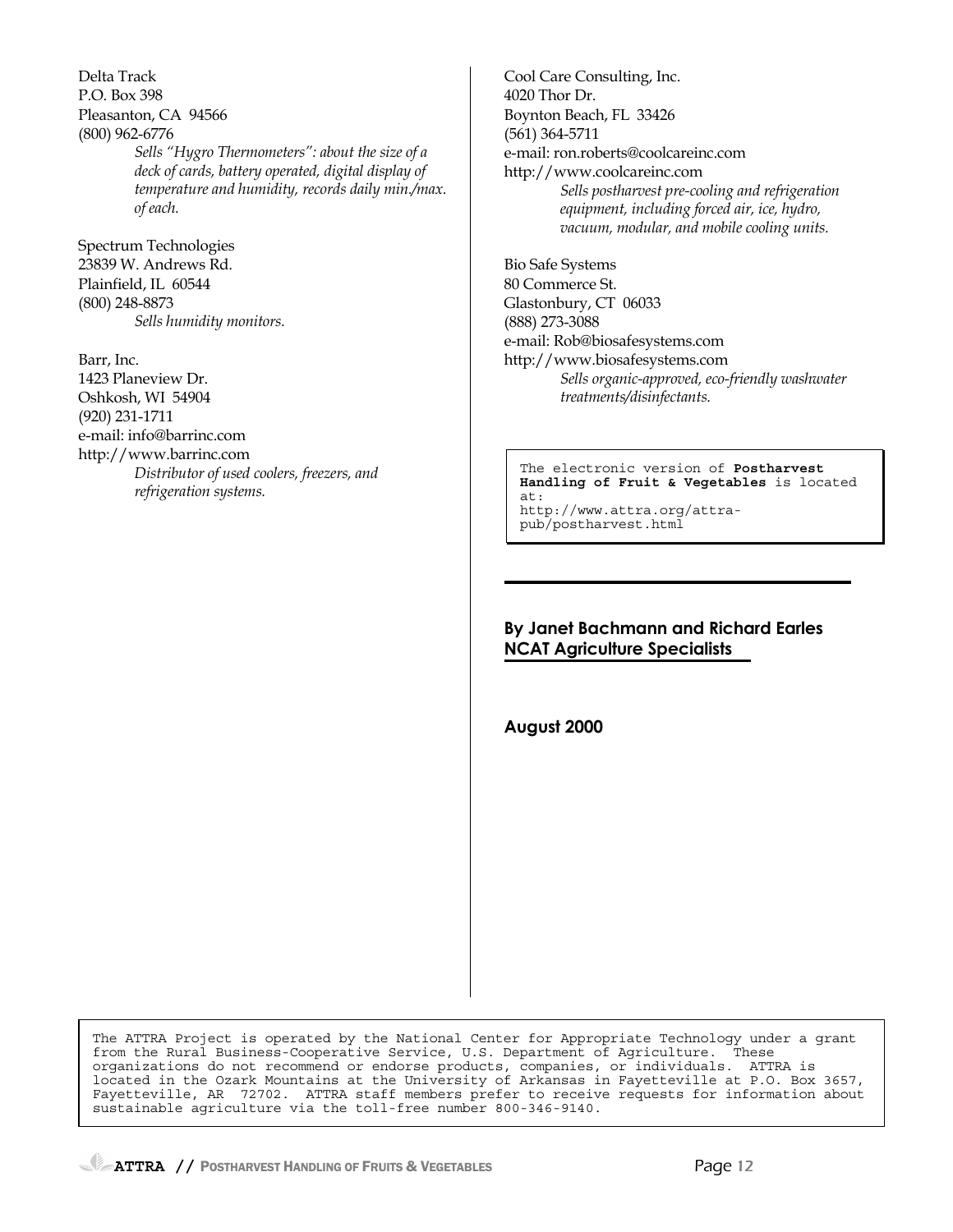# **APPENDIX I**

| <b>Storage Conditions for Vegetables and Fruits</b> |                  |                          |                      |                                    |                       |
|-----------------------------------------------------|------------------|--------------------------|----------------------|------------------------------------|-----------------------|
|                                                     | Temperature<br>F | $%$ Relative<br>humidity | Precooling<br>method | <b>Storage life</b><br><b>Days</b> | Ethylene<br>sensitive |
| Apples                                              | 30-40            | 90-95                    | R, F, H              | 90-240                             | $\mathbf Y$           |
| Apricots                                            | 32               | 90-95                    | R, H                 | $7-14$                             | Y                     |
| Asparagus                                           | 32-35            | 95-100                   | H, I                 | 14-21                              | $\mathbf{Y}$          |
| Avocados                                            | 40-55            | 85-90                    |                      | 14-28                              | $\mathbf Y$           |
| <b>Bananas</b>                                      | 56-58            | 90-95                    |                      | $7-28$                             | $\mathbf Y$           |
| Beans, snap                                         | 40-45            | 95                       | R, F, H              | 10-14                              | $\mathbf Y$           |
| Beans, lima                                         | 37-41            | 95                       |                      | $7 - 10$                           |                       |
| Beets, roots                                        | 32               | 98-100                   | $\mathbb{R}$         | 90-150                             |                       |
| <b>Blackberries</b>                                 | 31-32            | 90-95                    | R, F                 | $2-3$                              |                       |
| <b>Blueberries</b>                                  | 31-32            | 90-95                    | R, F                 | $10-18$                            |                       |
| <b>Broccoli</b>                                     | 32               | 95-100                   | I, F, H              | 10-14                              | $\mathbf Y$           |
| <b>Brussel</b> sprouts                              | 32               | 95-100                   | H, V, I              | 21-35                              | $\mathbf Y$           |
| Cabbage                                             | 32               | 98-100                   | R, F                 | 90-180                             | Y                     |
| Cantaloupe                                          | 36-41            | 95                       | H, F                 | 10-14                              | $\overline{Y}$        |
| Carrots, topped                                     | 32               | 98-100                   | I, R                 | 28-180                             | $\mathbf Y$           |
| Cauliflower                                         | 32               | 90-98                    | H, V                 | 20-30                              |                       |
| Celery                                              | 32               | 98-100                   | $\overline{I}$       | 14-28                              | $\mathbf Y$           |
| Cherries, sweet                                     | 30-31            | 90-95                    | H, F                 | 14-21                              |                       |
| Corn, sweet                                         | 32               | 95-98                    | H, I, V              | $4-6$                              |                       |
| Cranberries                                         | 36-40            | 90-95                    |                      | 60-120                             |                       |
| Cucumbers                                           | 50-55            | 95                       | F, H                 | 10-14                              | Y                     |
| Eggplant                                            | 46-54            | 90-95                    | R, F                 | $10 - 14$                          | $\overline{Y}$        |
| Endive                                              | 32               | 90-95                    | H, I                 | 14-21                              | $\mathbf Y$           |
| Garlic                                              | 32-34            | 65-75                    | ${\bf N}$            | 90-210                             |                       |
| Grapefruit                                          | $50 - 60$        | 85-90                    |                      | 28-42                              |                       |
| Grapes                                              | 32               | 85                       | ${\bf F}$            | 56-180                             |                       |
| Kiwifruit                                           | 32               | 95-100                   |                      | 28-84                              | Y                     |
| Leeks                                               | 32               | 95-100                   | H, I                 | 60-90                              | Y                     |
| Lemons                                              | 50-55            | 85-90                    |                      | 30-180                             |                       |
| Lettuce                                             | 32               | 85-90                    | H, I                 | 14-21                              | Y                     |
| Limes                                               | 48-50            | 85-90                    |                      | 21-35                              |                       |
| Mushrooms                                           | 32               | 95                       |                      | 12-17                              |                       |
| Nectarines                                          | 31-32            | 95                       | F, H                 | 14-18                              | Y                     |
| Okra                                                | 45-50            | 90-95                    |                      | $7-14$                             | Y                     |
| Onions, bulb                                        | 32               | 65-70                    | ${\bf N}$            | 30-180                             |                       |
| Onions, green                                       | 32               | 95-100                   | H, I                 | $7 - 10$                           |                       |
| Oranges                                             | 32-48            | 85-90                    |                      | 21-56                              |                       |
| Peaches                                             | 31-32            | 90-95                    | F, H                 | 14-28                              | $\mathbf Y$           |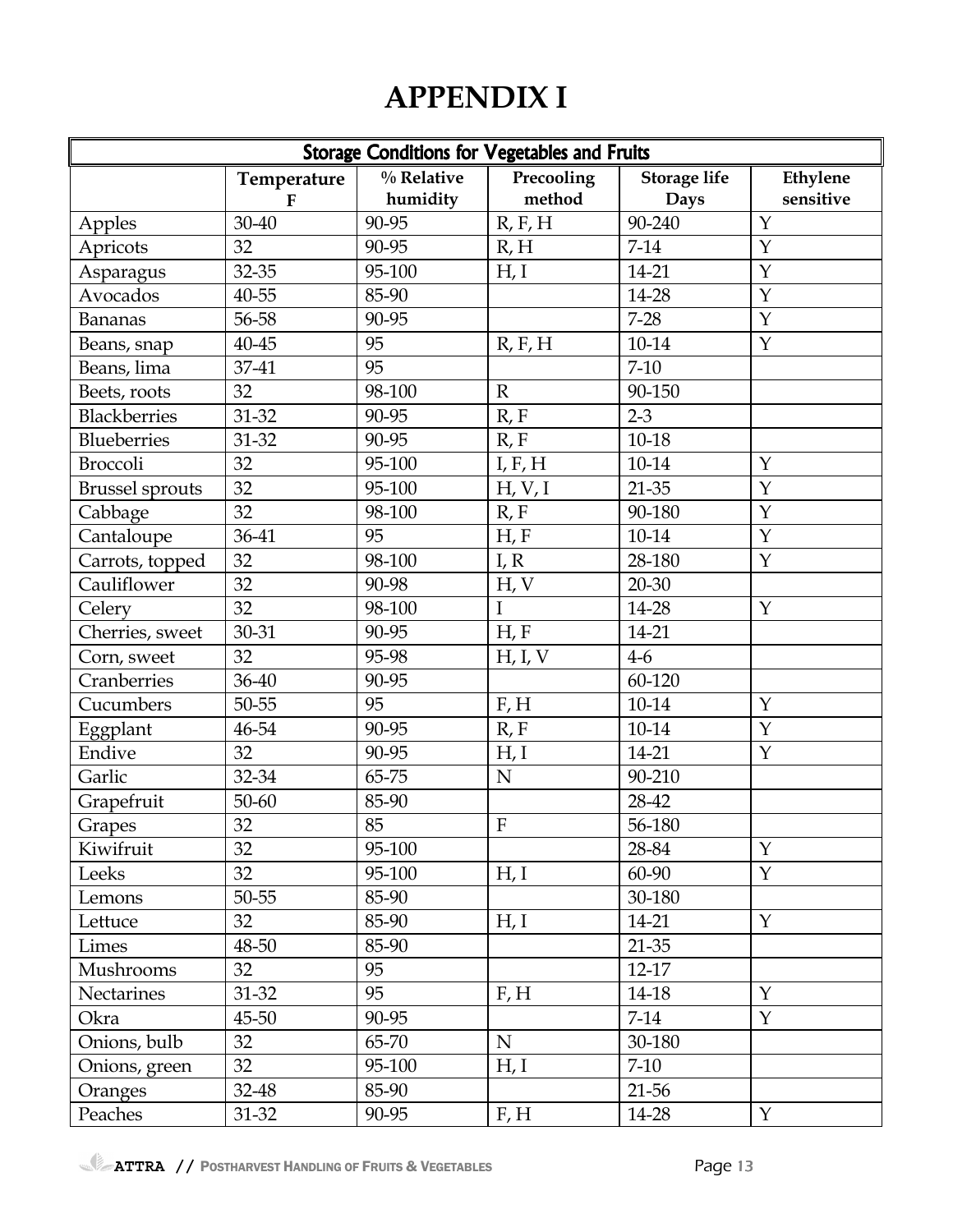|                                                                                               | Temperature | % Relative | Precooling   | <b>Storage life</b> | Ethylene    |
|-----------------------------------------------------------------------------------------------|-------------|------------|--------------|---------------------|-------------|
|                                                                                               | F           | humidity   | method       | Days                | sensitive   |
| Pears                                                                                         | 32          | 90-95      | F, R, H      | 60-90               | Y           |
| Peas, in pods                                                                                 | 32          | 95098      | F, H, I      | $7-10$              | Y           |
| Peppers, bell                                                                                 | 45-55       | 90-95      | R, F         | 12-18               | Y           |
| Peppers, hot                                                                                  | 45-50       | 60-70      | R, F         | 14-21               | $\mathbf Y$ |
| Pineapple                                                                                     | 45-55       | 85-90      |              | 14-36               |             |
| Plums                                                                                         | 32          | 90-95      | F, H         | 14-28               | $\mathbf Y$ |
| Potatoes, early                                                                               | $50 - 60$   | 90         | R, F         | 56-140              |             |
| Potatoes, late                                                                                | 40-50       | 90         | R, F         | 56-140              | Y           |
| Pumpkins                                                                                      | $50 - 60$   | 50-75      | ${\bf N}$    | 84-160              |             |
| Radishes                                                                                      | 32          | 95-100     | $\mathbf I$  | $21 - 28$           |             |
| Raspberries                                                                                   | 32          | 90-95      | R, F         | $2 - 3$             | $\mathbf Y$ |
| Rutabagas                                                                                     | 32          | 98-100     | $\mathbb{R}$ | 120-180             |             |
| Spinach                                                                                       | 32          | 95-100     | H, I         | 10-14               | Y           |
| Squash, summer                                                                                | 41-50       | 95         | R, F         | $7-14$              | Y           |
| Squash, winter                                                                                | 50-55       | 50-70      | ${\bf N}$    | 84-150              |             |
| Strawberries                                                                                  | 32          | 90-95      | R, F         | $5 - 10$            |             |
| Sweet potatoes                                                                                | 55-60       | 85-90      | ${\bf N}$    | 120-210             | Y           |
| Tangerines                                                                                    | 40          | 90-95      |              | 14-28               |             |
| Tomatoes                                                                                      | 62-68       | 90-95      | R, F         | $7-28$              | $\mathbf Y$ |
| Turnips                                                                                       | 32          | 95         | R, H, V, I   | 120-150             |             |
| Watermelon                                                                                    | 50-60       | 90         | N            | 14-21               |             |
| F = forced-air cooling, H = hydrocooling, I = package icing, R = room cooling, V = vacuum     |             |            |              |                     |             |
| cooling, N = no precooling needed. Sources: USDA Agricultural Marketing Service, Kansas State |             |            |              |                     |             |
| <b>University Cooperative Extension Service</b>                                               |             |            |              |                     |             |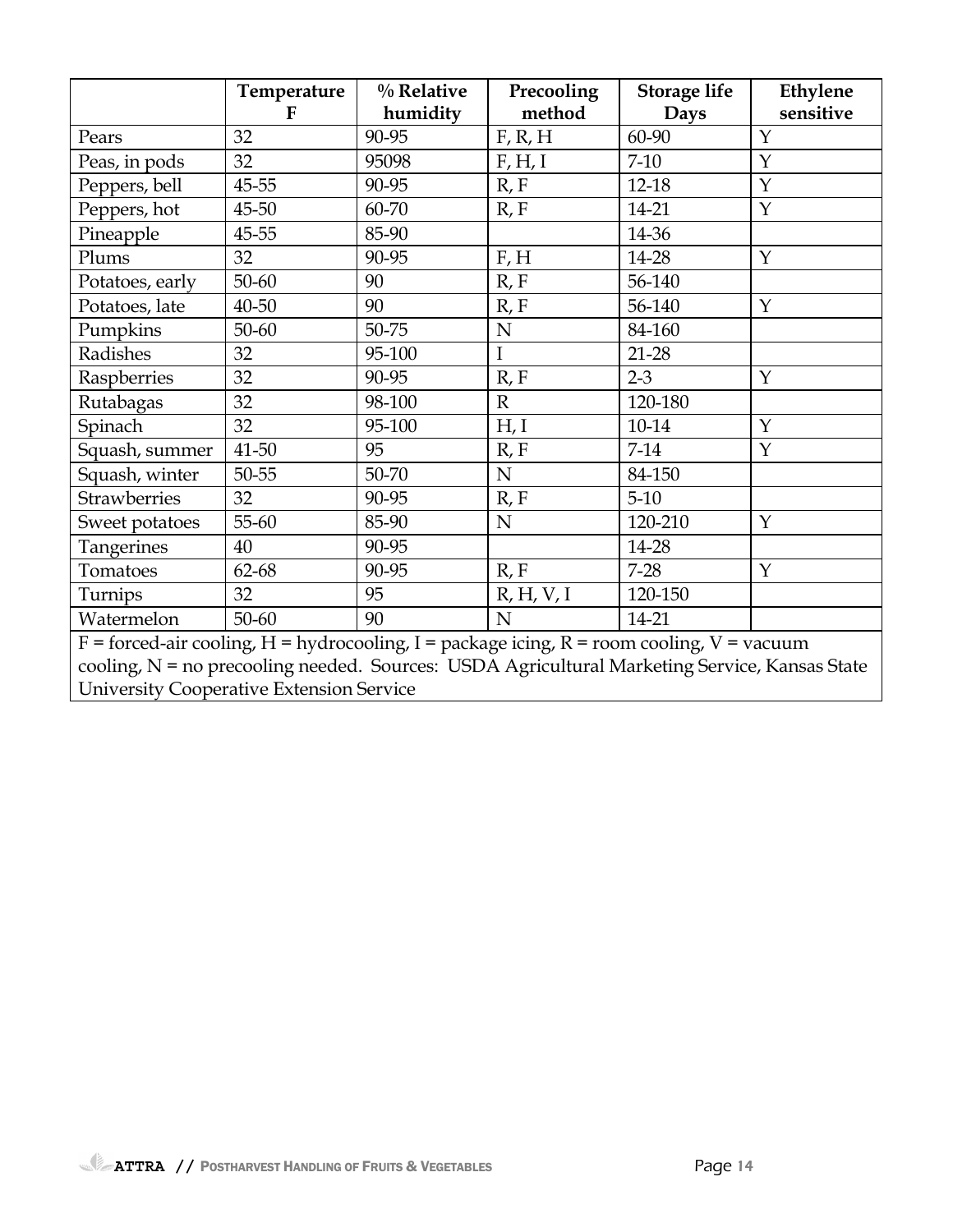# **APPENDIX II**

# **The Portacooler**

A portable precooler designed by USDA researchers can be built with readily available materials at a cost of around \$1,200. The most expensive component is an airconditioner. If a used airconditioner is available, the initial investment will be decreased. The Portacooler can be towed to the field and used to reduce field heat of berries, vegetables, and other high-value crops immediately after picking.

The structure of the Portacooler is a basic wood frame and plywood panel construction (see diagram). The outside dimensions of the cooler are 4 feet high by 4 feet wide by 8 feet long. The frame is made of 2 by 3's spaced 2 feet on center, excluding the doorway and the air conditioner space. The frames are sheathed with 1/2 inch plywood. The precooler is insulated with 2-inch thick plastic foam that fits firmly between the frame studs.

After the frame and sheathing are completed, the electrical components can be installed (see diagram). The standard junction box, power switches, daily cycle timer, and industrial thermostat control box should be mounted on the outside of the front wall near the air conditioner. An adjustable, industrial thermostat control box should be mounted on the outside of the front wall near the air conditioner. An adjustable, industrial thermostat must be connected to the air conditioner to replace the existing thermostat. Mount strip

heaters using copper wire so that they contact the cooling coils of the air conditioner. Mount the blower on the front inside wall, centered above the air conditioner so that the blower discharge is 12 inches below the inside ceiling.

All electrical components should be properly grounded, and wiring should comply with national and local electrical codes. Consult a licensed electrician for more information about how to install any components of the electrical system.

The Portacooler can be powered from either an electrical wall outlet or a gasoline-powered generator. The main electrical connection from the power source is split to the individual switches. From the switches, the power travels to the blower and to the air conditioner. The strip heaters and the thermostat are wired from the timer. The timer creates a defrost cycle by alternating power from the compressor to the strip heaters. (An interval of compressor shutdown time should be approximately 2.5 minutes during every 10 minutes.)

Once the cooler is assembled, and the electrical components hooked up, mount the air flow bulkhead. Mount the bulkhead with blower discharge hoe flush with the edge of the blower discharge, allowing a 6-inch-high return-air gap along the floor.

All wood surfaces should be coated with polyurethane and an all-weather sealer to prolong the useful equipment life.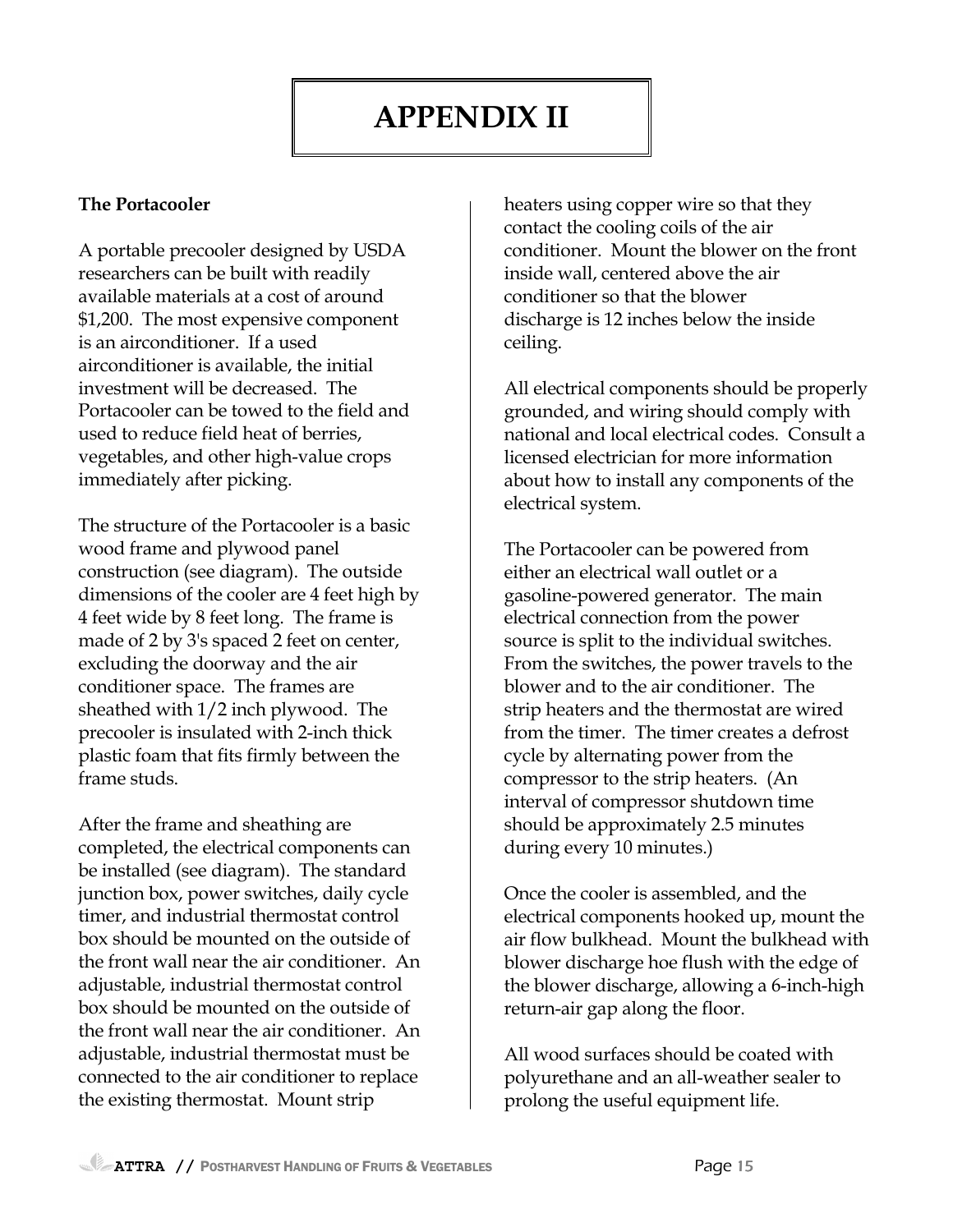# **General Material List**

The design, construction, and research of the Portacooler was conducted by Joseph Anthony, Gerald Berney, William Craig, and Daniel P. Schofer. For further information, contact Daniel Schofer, Room 1211 South Bldg., 12 & Independence, Box 96456, Washington, D.C. 20090-6456.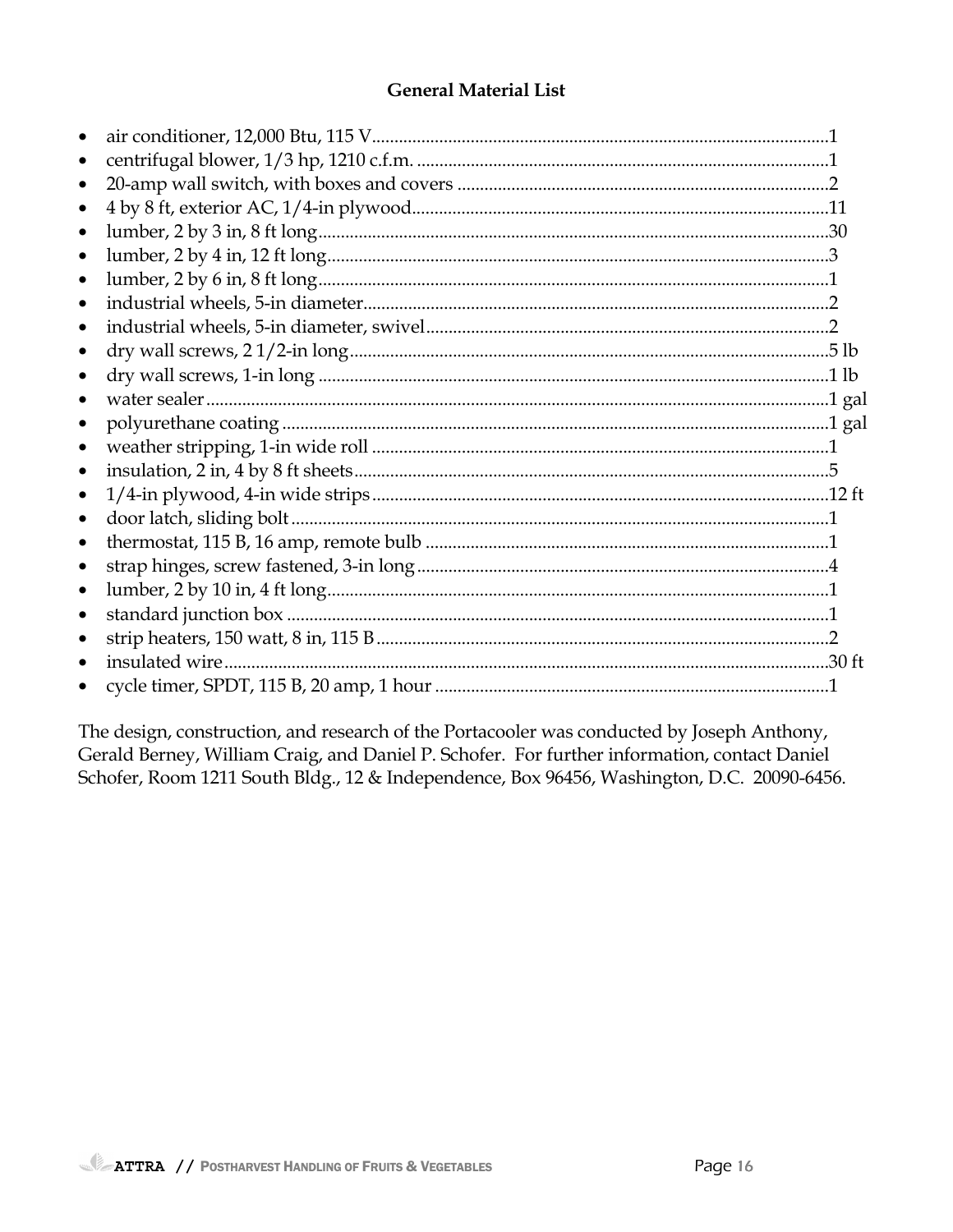

**ATTRA // POSTHARVEST HANDLING OF FRUITS & VEGETABLES** Page 17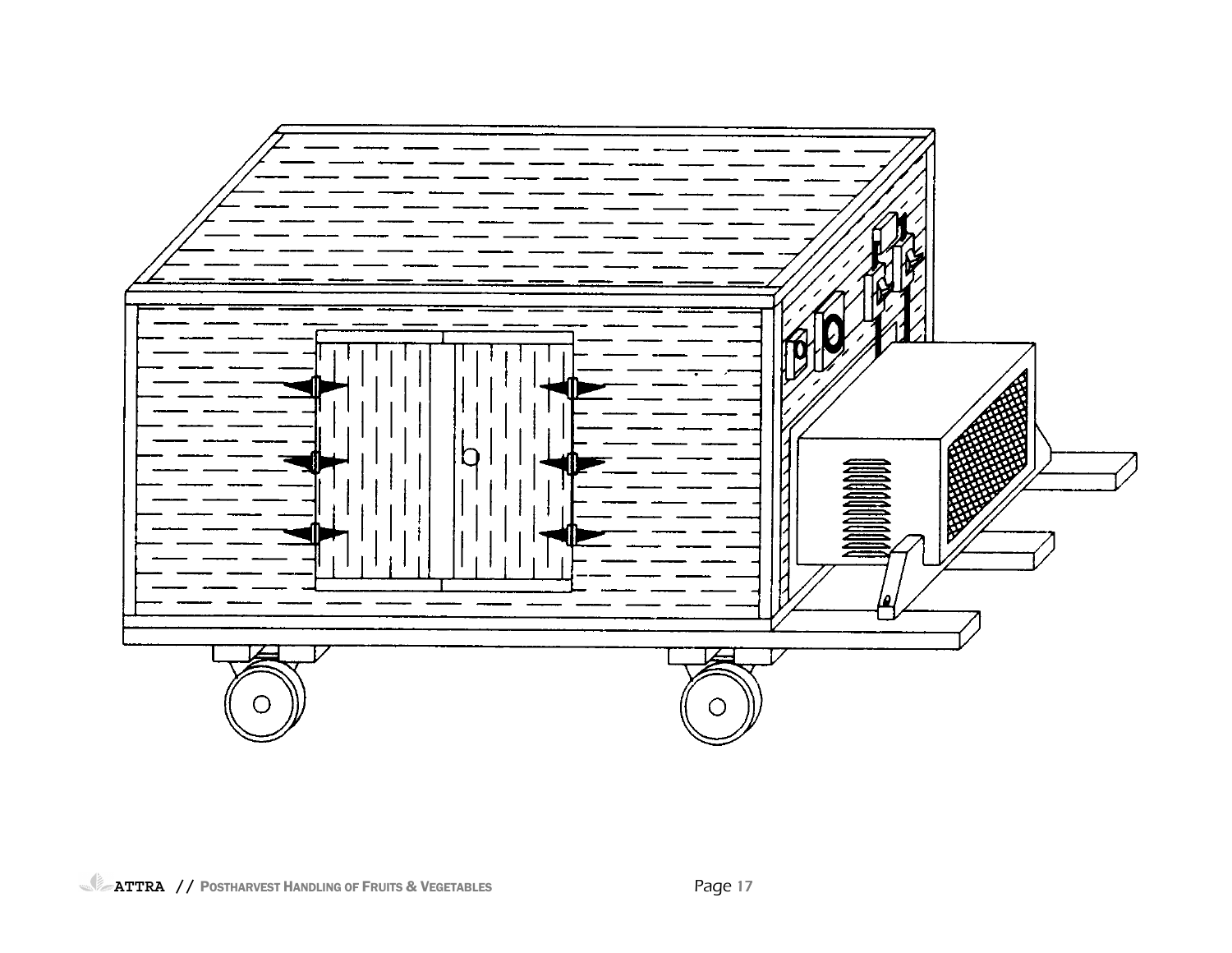